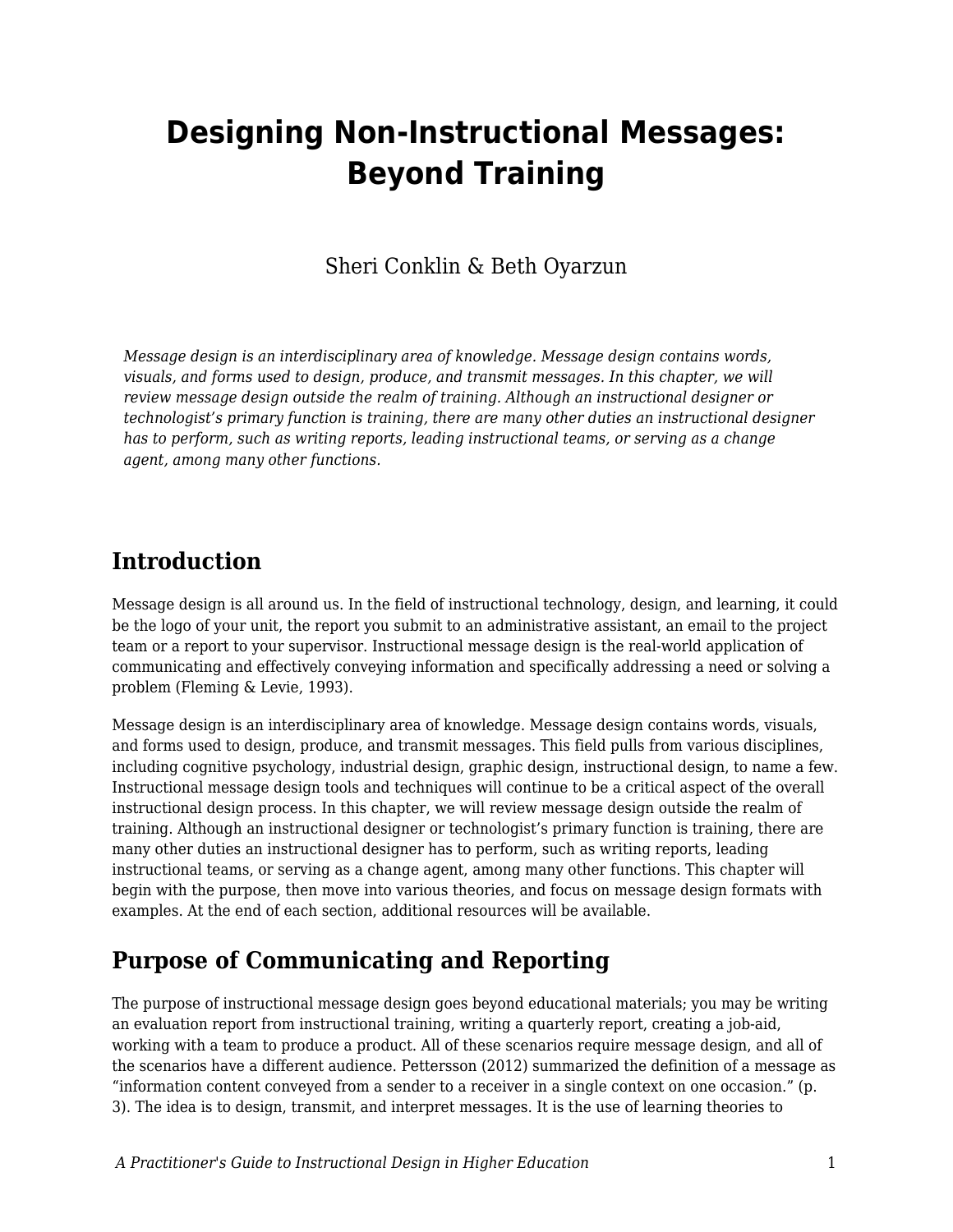communicate information using technology effectively. We will discuss some of the theories: gestalt, cognitive load, multimedia, and the IDEA model for message design.

# **Audience for Communicating and Reporting**

As a beginner or seasoned instructional designer, you are aware of identifying your stakeholders. The same holds for creating compelling messages. By considering your audience or your stakeholder group. Consider the following questions:

- 1. Who are the individuals or groups that would benefit from this knowledge?
- 2. What purpose is the communication meant to serve?
- 3. When is the best time for this communication?
- 4. What format is best to use, given the purpose, the audience, and the timing?

Often we think of our audience as 'the learner,' but you need to remember there are a variety of audiences. You may be working with upper administration (report), with other instructional designers (communicating progress messages on a product), with graphic designers, customers, administrative staff, etc. Our audience is not always 'the learner'; therefore, just as you conduct analysis, you need to perform a stakeholder or audience analysis.

# **Theories for Message Design**

# **Gestalt Theory**

Gestalt is German for 'shape' or 'form,' yet a better definition, according to Kanizca (1979), is 'organized structure' (p. 56). This theory, based on psychology, states that a user sees whole images, not just parts. The main focus of the theory is grouping. Gestalt theory has evolved and contains four main principles: closure, contiguity, similarity, and proximity.

Closure is the ability to ensure the audience perceives they are receiving the whole message. For example, a closed shape seems complete, but a shape that lacks closure may make the reader feel like they have missed something. One method for implementing closure is the use of a frame around the text. Gestalt law of contiguity states that people tend to continue shapes beyond their ending points. If you use an arrow, the reader will continue their view in the arrow's direction. In Gestalt's law, objects that seem similar will be grouped in the viewer's mind. Examples of similar objects could be style, location, size, color, etc. Changes in text and font should be kept to a minimum as the reader may view font/text changes as the meaning of the text changes. The principle of proximity states that objects that are close to one another appear to form groups. For example, if you apply the principle of closure with text in a box, but it is not aligned to the referencing figure, the reader may *not* group the image and text when they should. The primary goal is to encourage the brain to see the whole and the parts that make up the whole (Moore & Fitz, 1993).

Notice in Figure 1, the author used the closure principle by enclosing each step in a text box. They also used similarity by grouping the text boxes by color, which denotes a timeframe. They also used the principle of contiguity to keep the reader moving through each text box by inserting an arrow. Notice there is a clear separation of the arrow from the text boxes. This is important as it assists with the flow of the eye. Finally, the author used proximity by placing a representative icon or logo associated with the text in the box. Remember, when developing reports or creating messages to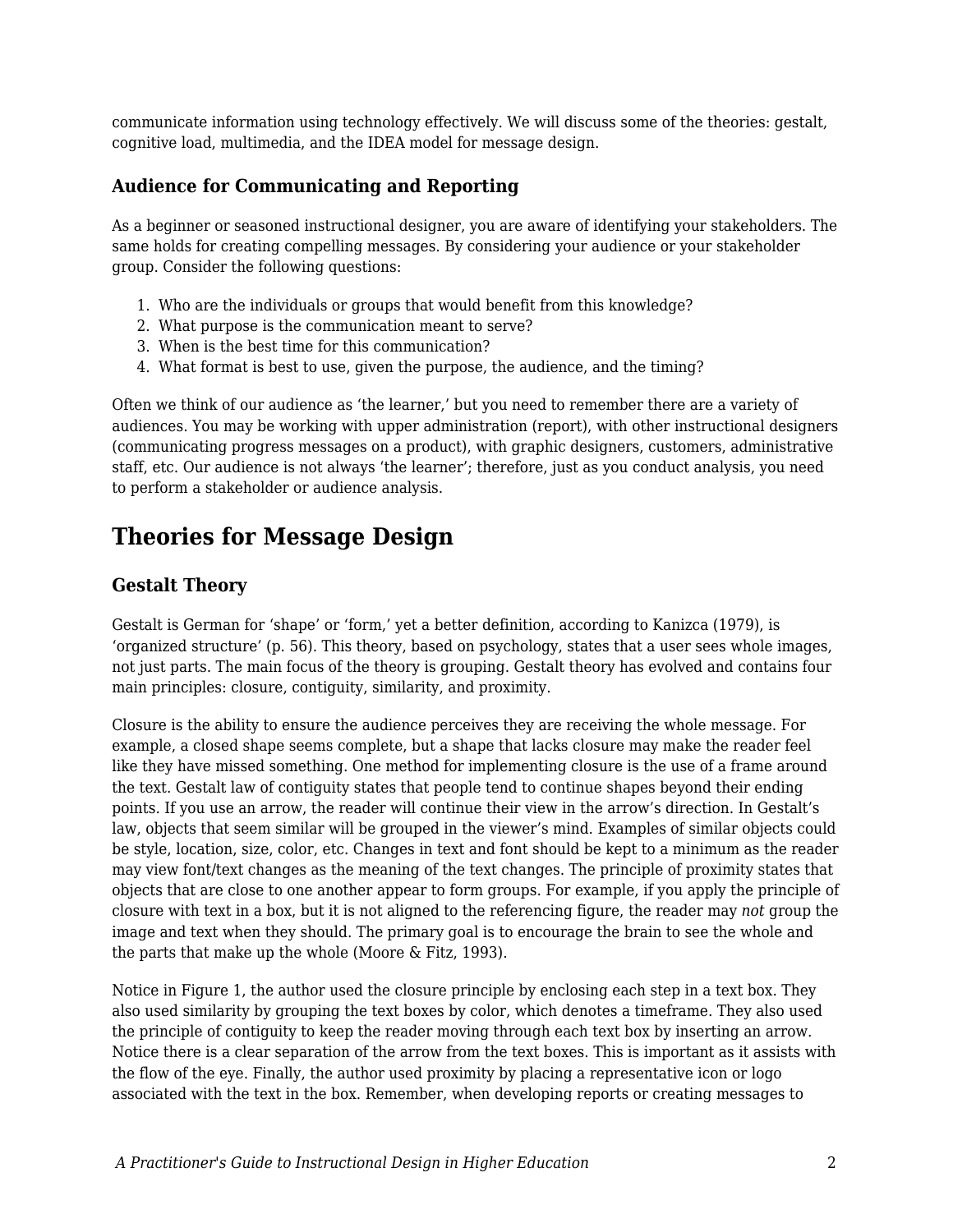inform users of an upcoming event, you want to engage the audience.

#### **Figure 1.**

Infographic with Gestalt principles



Infographic describing Gestalt principles

Adapted from Path to Purchase Beauty Journey (2021).

### **Additional Resource**

[7 Gestalt principles of visual perception: cognitive psychology for UX](https://www.usertesting.com/blog/gestalt-principles) (2021)

# **Cognitive Load Theory**

When communicating any message, consider the cognitive load of the intended receiver. Cognitive load refers to the amount of information a person can hold in working memory. Developed by Sweller (1988) and based on Miller's (1956) information processing research, cognitive load theory comprises three types: intrinsic, extraneous, and germane (Figure 2). Intrinsic cognitive load refers to the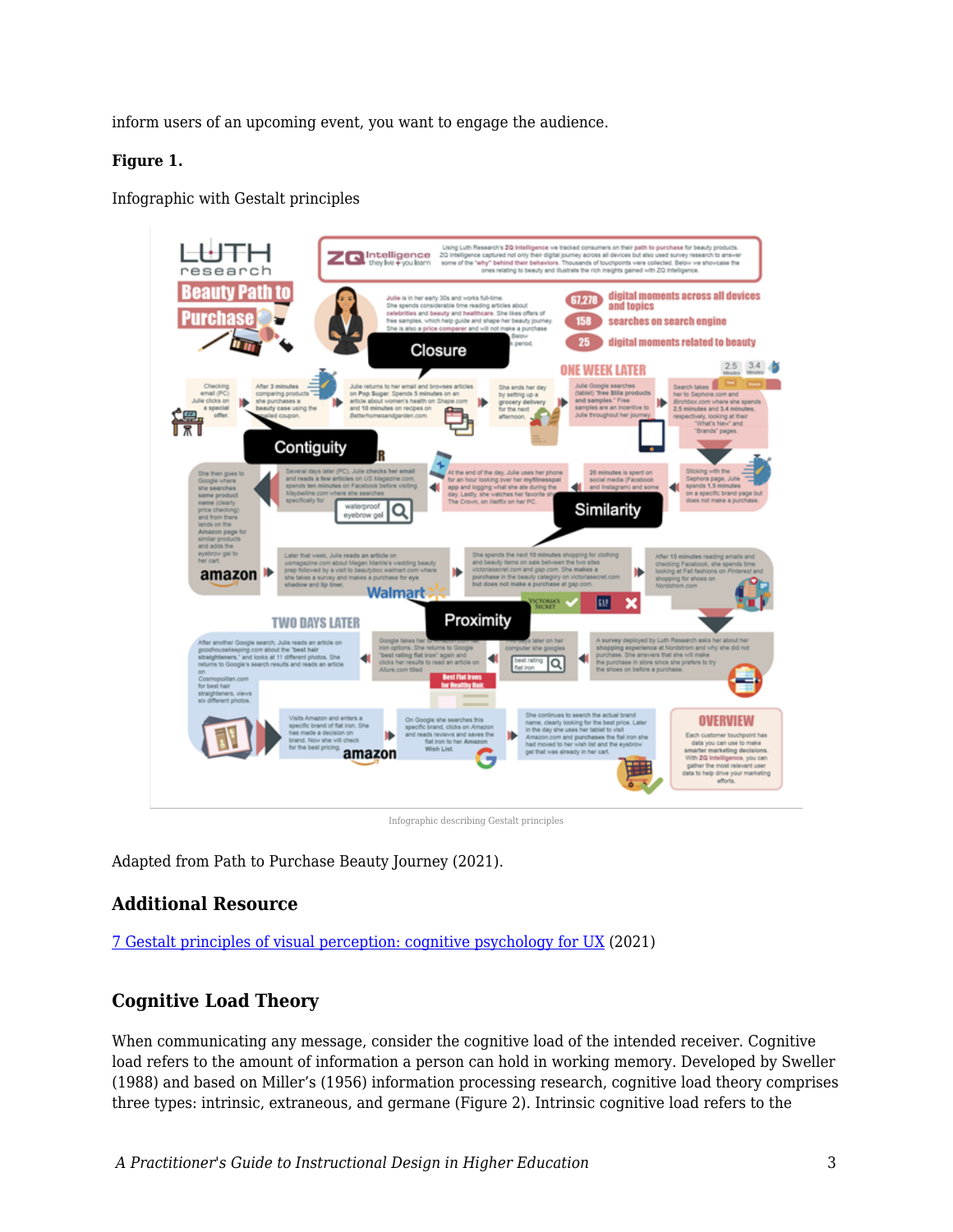material's inherent difficulty, whereas extraneous cognitive load refers to elements that distract from the material and hinder information processing. Germane cognitive load refers to the elements that aid in processing the information presented, such as schemas' development. Background knowledge and expertise affect the intrinsic cognitive load, whereas message design can affect the extraneous and germane loads. As an instructional designer, you want to focus on germane cognitive load processes and reducing extraneous cognitive load. For message design, this means the ease with which information can be processed. As Morrison et al. (2019) stated, the goal of effective message design is to "…create an appropriate interface between the instructional materials and the learner" (p. 165).

There are four suggested principles to reduce a learner's cognitive load.

- Use worked examples which is a step-by-step demonstration
- Integrate multiple sources of information
- Remove repetitive or extraneous information
- Using auditory as well as visual information

#### **Figure 2.**

*Types of Cognitive Load*



Picture highlighting the types of cognitive load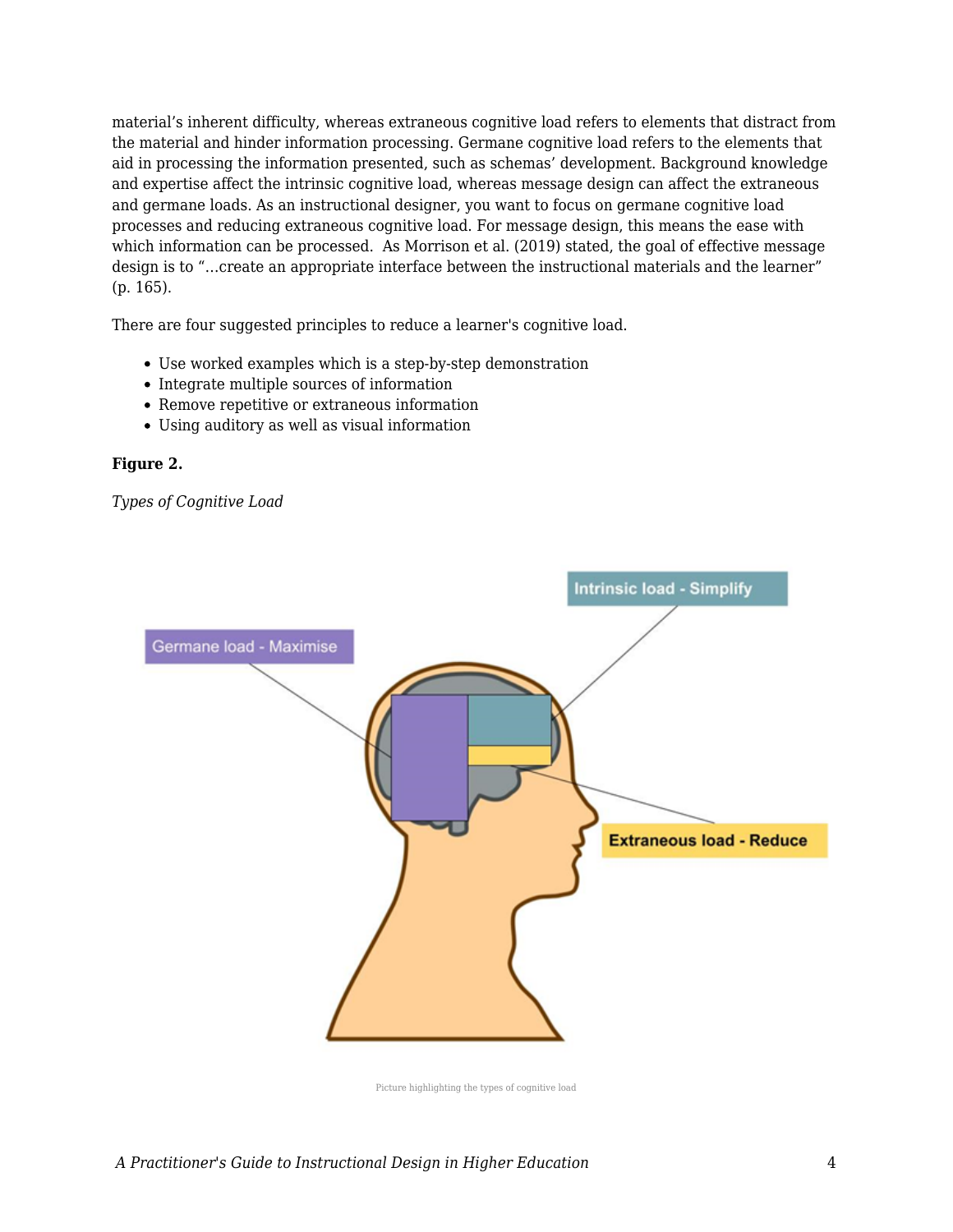Adapted from @mcdreeamie accessed at [Compute Thought Blog](https://computethought.blog/2020/05/18/cognitive-load-and-coding/)

# **Additional Resource**

[Infographic explaining all the Cognitive load effects \(](https://teachinghow2s.com/faq/cognitive-load-theory)Sweller, Ayers, Slava, & Kalyuga, 2011)

# **Multimedia Learning Theory**

Mayer's multimedia principles (2001) build upon the cognitive load theory and guide designing visual messages. There are 12 principles: coherence, signaling, redundancy, spatial, temporal, segmenting, pre-training, modality, multimedia, personalization, voice, and image (see Table 1). Taking these concepts into account when designing messages containing multimedia can increase the likelihood that the message is better received, thus reducing the receiver's cognitive load.

#### **Table 1**

*Mayer's multimedia principles with descriptions and example*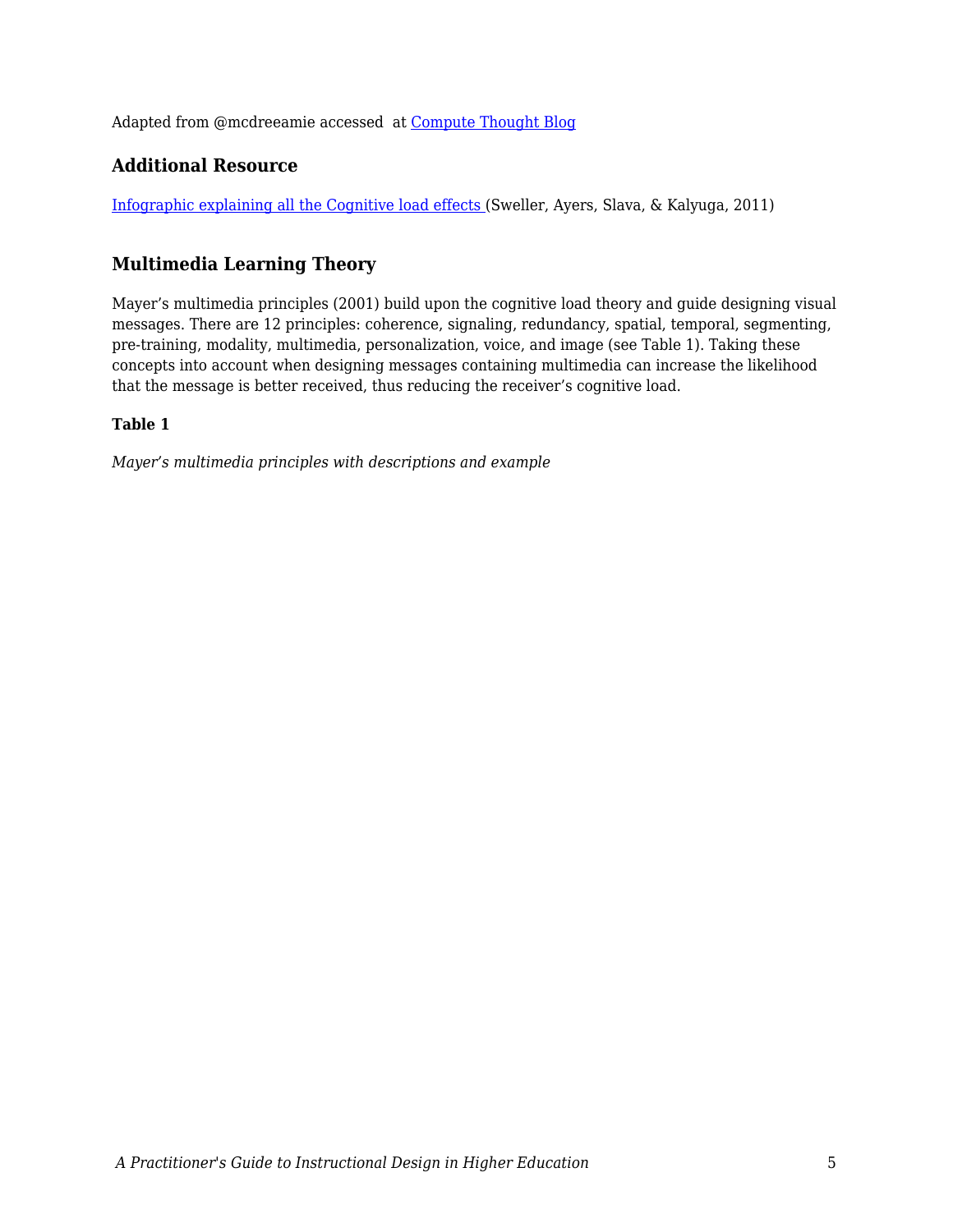| Principle                              | <b>Description</b>                                                                | <b>Example</b>                                                                                              |
|----------------------------------------|-----------------------------------------------------------------------------------|-------------------------------------------------------------------------------------------------------------|
| Coherence Principle                    | Remove extraneous information                                                     | Here only pictures and a single word represent the life cycle of a<br>butterfly.                            |
|                                        |                                                                                   |                                                                                                             |
|                                        |                                                                                   | chrys                                                                                                       |
| <b>Signaling Principle</b>             | Add cues to highlight material                                                    | In the image above the light arrow behind the image cues the viewer<br>where the cycle begins and ends.     |
| Redundancy Principle                   | Use narration and graphics rather<br>than narration and text                      | <b>Example Video</b>                                                                                        |
| <b>Spatial Contiguity</b><br>Principle | Present corresponding words and<br>images close together rather than far<br>apart | 4-5 day<br>Egg                                                                                              |
|                                        |                                                                                   | $1 - 30$<br>days<br>$14+$<br>Monarch<br>Life Cycle<br>lay eggs<br>when they<br>days<br>encounte<br>milkweed |
|                                        |                                                                                   | Chrysalis<br>12-16 days                                                                                     |
| Temporal Contiguity<br>Principle       | Present words and pictures<br>simultaneously                                      | <b>Example Video</b>                                                                                        |
| <b>Segmenting Principle</b>            | Separate multimedia into chunks                                                   | <b>Example Video</b>                                                                                        |
| Pre-training Principle                 | Ensure viewers understand main<br>concepts                                        | <b>Example Video</b>                                                                                        |
| <b>Modality Principle</b>              | Use graphics and narrations rather<br>than animation and text                     | <b>High Cognitive Load</b><br>Low Cognitive Load<br>video<br>video<br>spoken<br>narration<br>written        |
| Multimedia Principle                   | Use words with pictures instead of just<br>words                                  | words<br>$\rightarrow$ learning<br>å                                                                        |
| Personalization principle              | Use conversational language instead<br>of formal language                         | 10 Personalization                                                                                          |
|                                        |                                                                                   |                                                                                                             |
| Voice principle                        | Use a friendly human voice rather<br>than a robotic voice                         | Voice Principle<br>Hello  car<br>we play a<br>game                                                          |
| Image principle                        | The narrator does not have to appear<br>on the screen                             | Non-Example Video                                                                                           |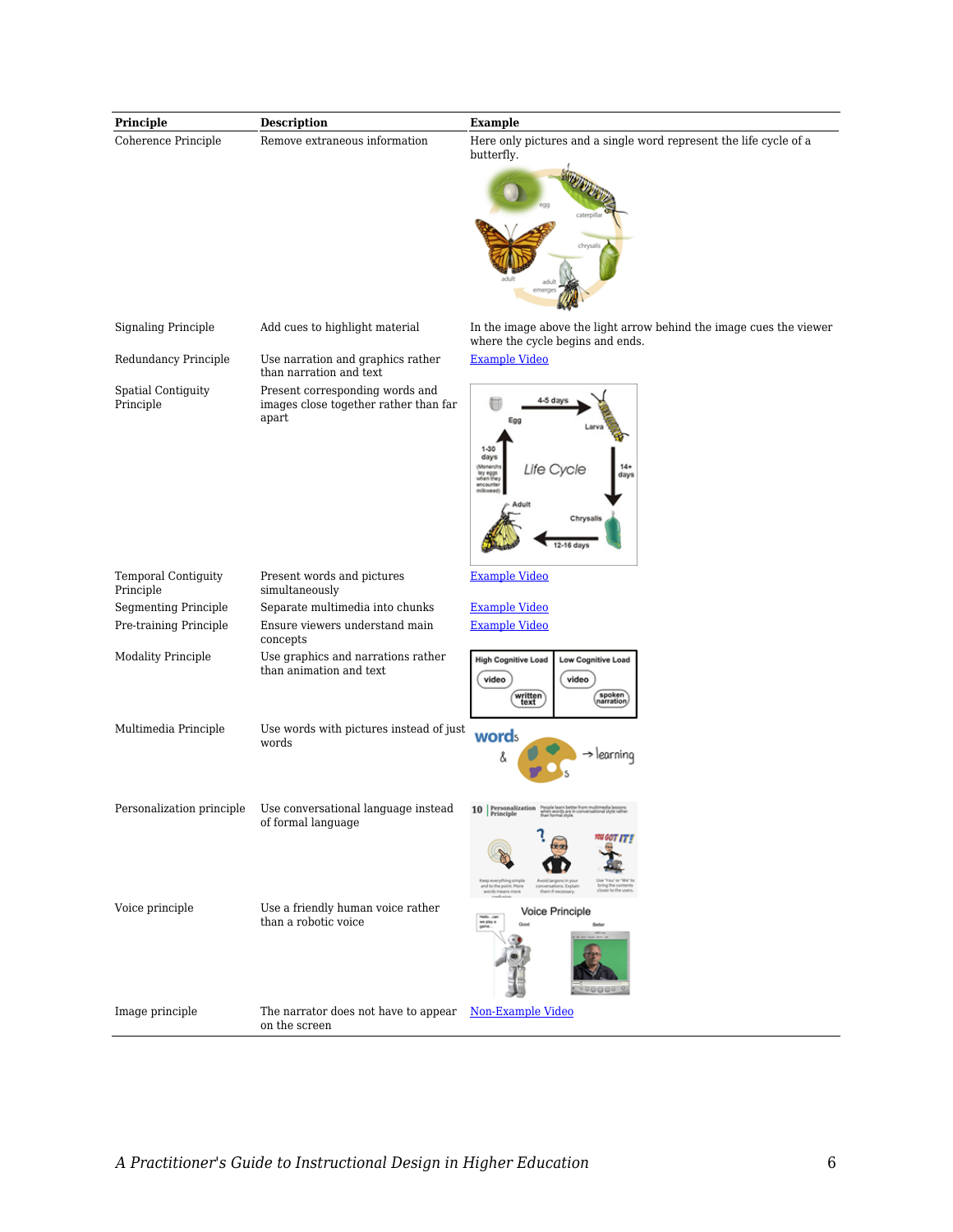# **Additional Examples**

[How to use Mayer's Multimedia Principles \(D](https://waterbearlearning.com/mayers-principles-multimedia-learning/)eBell, 2020)

[Video of examples and non-examples \(](https://www.youtube.com/watch?v=7QnGHXBMNKg)Profoyarzun, 2020)

IDEA Model for Message Design

The IDEA model for message design is a generalizable framework for quickly developing effective messages. IDEA stands for internalization, distribution, explanation, and action (Figure 3).

#### **Figure 3.**

*The IDEA Model adapted from Sellnow et al., (2017)*



Picture of the IDEA Model

This model is typically applied to crises to enable quick and compelling messaging. The model can also be used for message design as communication extends well beyond the classroom walls (Sellnow et al., 2015). For example, working on a project with a team, you may need to have the team take action based on new information from the sponsor or client. This model states you must address internalization, explanation, and action. See the following questions for each (Table 2):

#### **Table 2**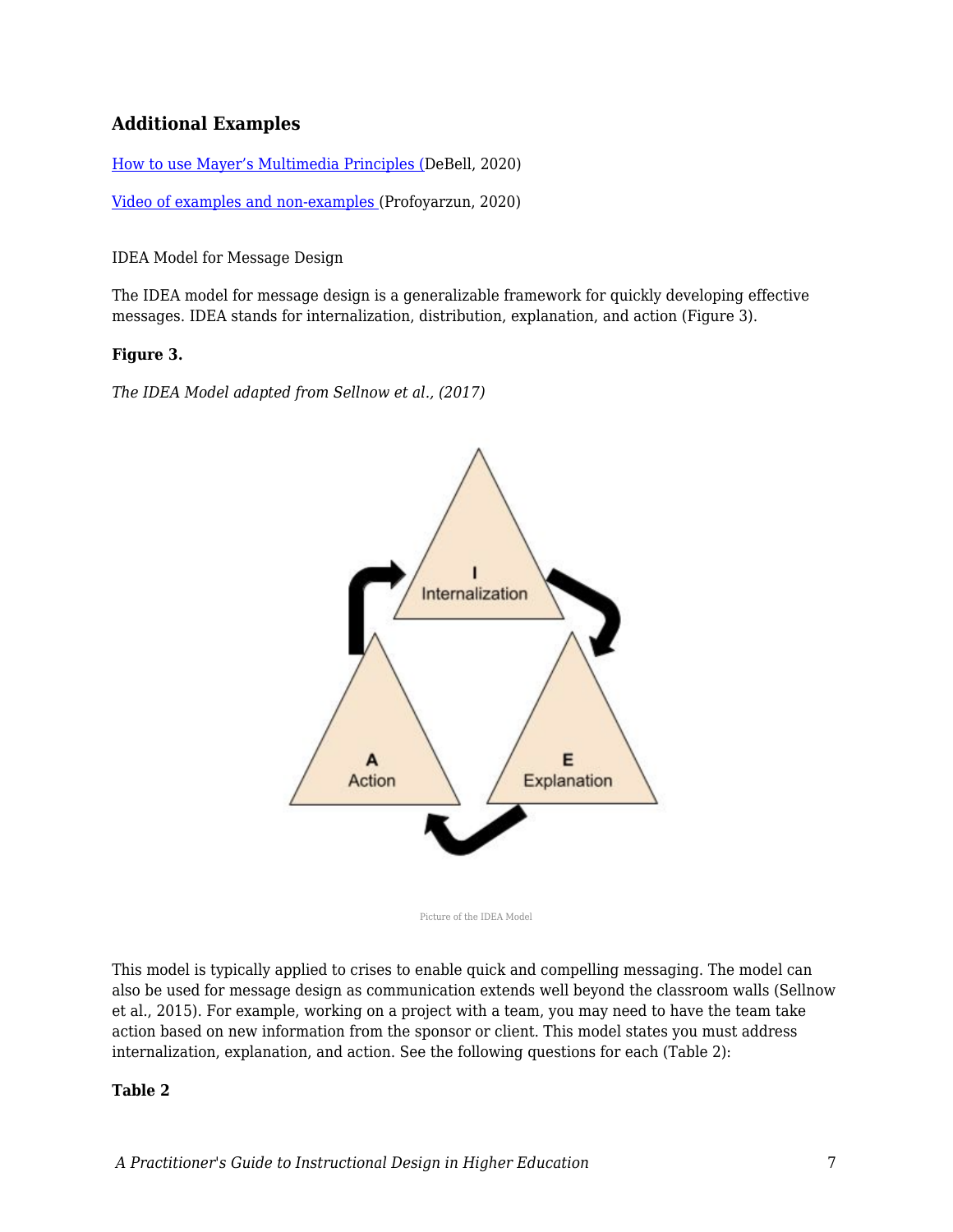*Principles of IDEA model with questions*

| Principle              | <b>Question</b>                                                             |  |
|------------------------|-----------------------------------------------------------------------------|--|
| <b>Internalization</b> | How am I and others affected (or potentially affected), and to what degree? |  |
| <b>Distribution</b>    | Who needs to receive this message?                                          |  |
| <b>Explanation</b>     | What is happening, why, and what should the response be?                    |  |
| Action                 | What specific actions should I take?                                        |  |

Overall, you want the receivers to be motivated to attend to the message. The explanation needs to be honest and accurate as well as concise. Finally, be direct with the actions that need to be taken. Although this type of message is a non-instructional message, these techniques may assist with a quick turnaround time for the desired action required when communicating with a team or administration.

# **Message Formats**

Above, we have discussed a variety of theories to apply when employing message design. This section will focus on the practical aspects of visuals and videos.

### **Text**

A majority of messages use text to convey a message. Text is the written words, whereas typology is the study, design, and application of text and fonts (Lohr, 2008). You want to consider the length and modality of the message. For example, you may want to use Helvetica (sans serif) for short texts and New Times Roman (serif font) for longer texts. However, Rello and Baeza-Yates (2013) found that people with dyslexia preferred Helvetica overall for reading ease. Altogether, avoid cursive fonts as it is more difficult for readability.

### **Videos**

When using video format, be concise with your presentation. Fishman (2016) stated there is a steep drop-off in the engagement of videos between two and three minutes. However, viewer dropoff depends on the content of the video. Conducting a learner and content analysis can help guide decisions as to optimal length. Van der Meij and van der Meij (2013) provided eight guidelines for developing effective instructional videos.

1) Provide easy access - Embed videos instead of linking or providing files

2) Use animation with narration

3) Use functional interactivity (provide learner controls) - This allows the viewer to resize the video, control captions, control speed, pause, and see duration.

4) Preview the task - This allows the viewer to see what will be demonstrated early in the video before going through the tasks step-by-step.

5) Provide procedural rather than contextual information - This helps the viewers repeat the information presented.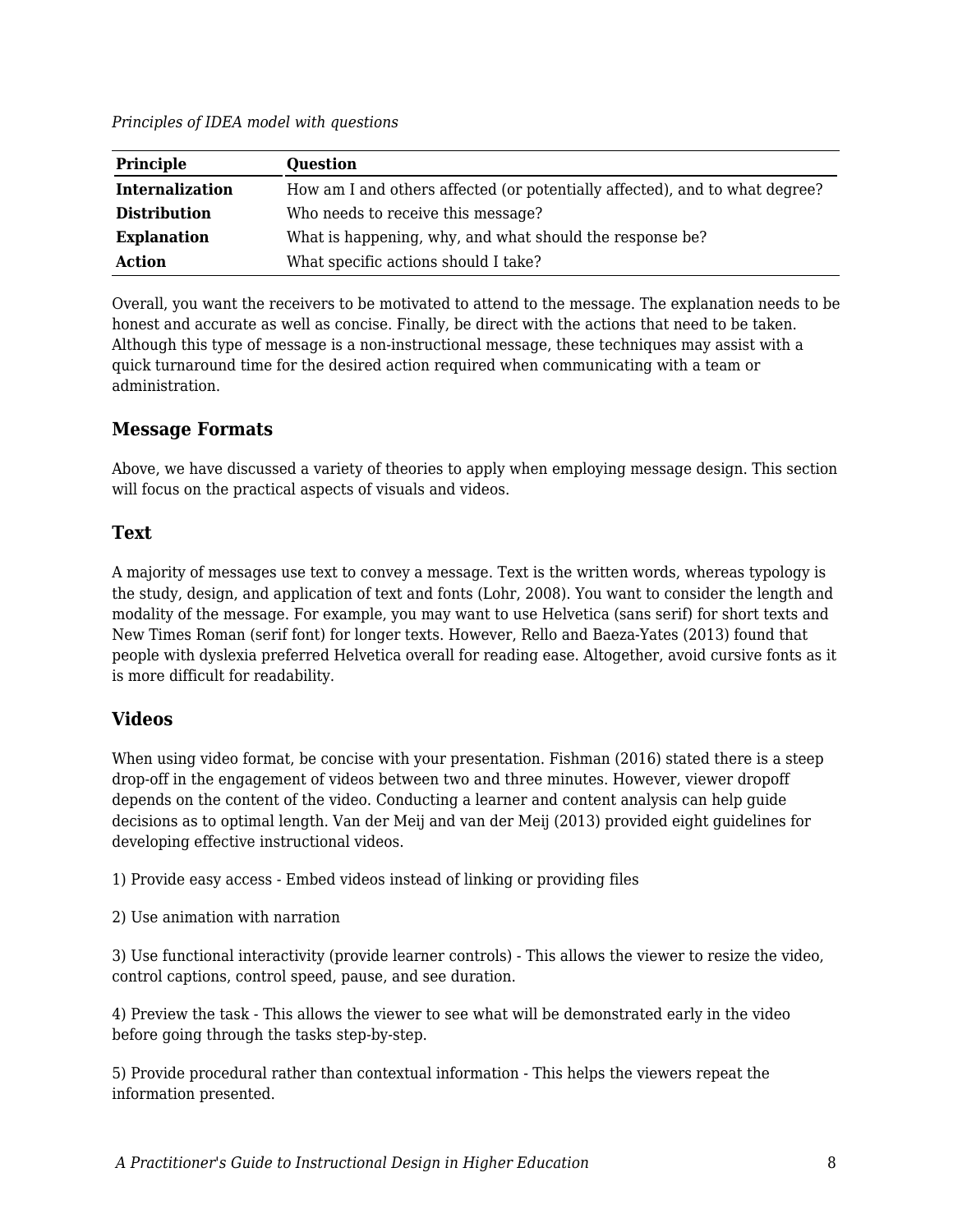6) Made task clear and straightforward - Provide cues such as numbers or steps in the procedure and keep narration clear and to the point.

7) Keep videos short - Video engagement online drops off fast. Don't put in a long introduction. Jump right into the instruction and finish as quickly as possible.

8) Strengthen demonstration with practice - Build in pause points to allow for practice.

Applying these principles along with systematic planning will ensure your instructional videos deliver the message in a concise way to the intended audience.

### **Additional Guidelines and Examples**

[Video Behaviors and UX guidelines](https://www.nngroup.com/articles/instructional-video-guidelines/) (Nielsen Norman Group, 2019)

[A non-example from the 90s](https://www.youtube.com/watch?v=1npzZu83AfU&t=18s) (Mycommercials, 2009)

[A good video example](https://www.youtube.com/watch?v=VIJlRXMfW50&t=140s) (Pagliacci Pizza, 2013)

# **Development Tools**

Designing non-instructional messages are an essential part of ID roles, as we have discussed in this chapter. However, once you have created the message, it is helpful to have some quality technology tools to bring the message to life. Here is a list of some tools you may find helpful.

### **Development Tools**

[Canva](https://www.canva.com/) - Graphic Design (free or premium subscription)

[Camtasia/SnagIt](https://www.techsmith.com/video-editor.html) - Screencast recording and video editing (cost approximately \$275 for both)

[Adobe Spark](https://www.adobe.com/express/) - Graphic and short video (cost roughly \$10/month)

[Animaker](https://www.animaker.com/) - Animated video creation (free or premium subscription)

[Vyond](https://www.vyond.com/) - Animated Video Creation (\$49/month)

[Colors](https://coolors.co/) - Color Scheme generator (free)

[Color Hunter](http://www.colorhunter.com/) - Create color palettes from images

[Unsplash](https://unsplash.com/) - Free high quality, and high-resolution photographs

# **Conclusions**

These are only some of the many learning theories and applications of message design and how they can be applied to non-instructional environments. Although many employers may not ask for message design, they want people who know the principles and theories surrounding message design, such as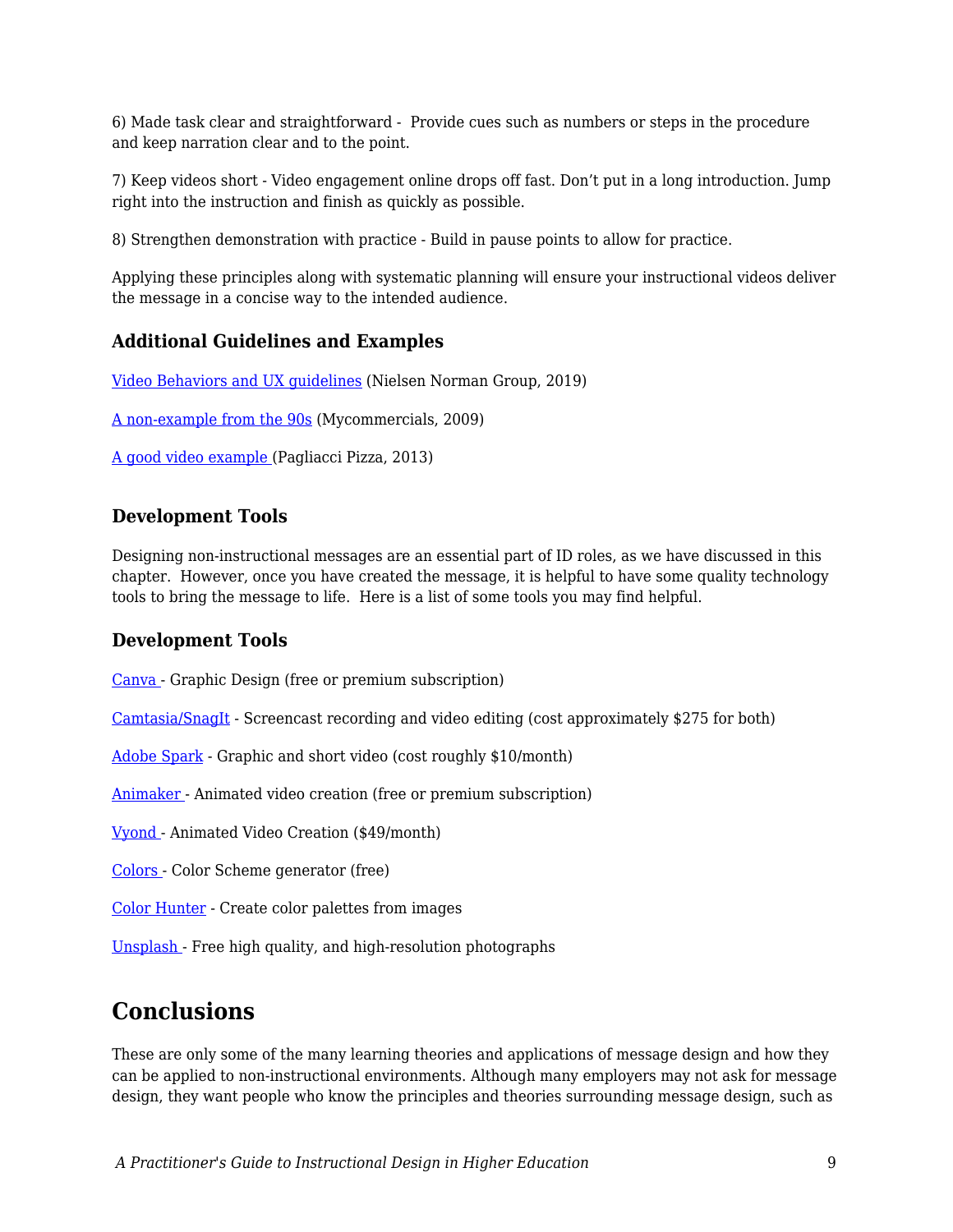multimedia principles and cognitive load theory. Remember, when designing and developing the message, you also need to consider the message's audience and modality. Will this be sent via social media, virtual reality, mobile devices, etc? Optimize message design through evidence-based best practices such as Mayer's multimedia principles. Although we use technology to convey messages, it is essential to remember the message itself. The message is more important than the technology being used to convey it.

# **References**

- 7 Gestalt Principles of Visual Perception: Cognitive psychology For Ux: UserTesting Blog. (2021). Retrieved from [https://edtechbooks.org/-FvYj](https://www.usertesting.com/blog/gestalt-principles)
- Debell, A. (2020, July 24). *How to USE Mayer's 12 principles of multimedia Learning [EXAMPLES INCLUDED]*. https://waterbearlearning.com/mayers-principles-multimedia-learning/.
- Fishman, E. (2016). How long should your next video be? *Wistia Blog*.
- Fleming, M., & Levie, W. H. (1993). Instructional message design: Principles from the behavioral and cognitive sciences (2nd ed.). Englewood Cliffs, NJ: Educational Technology Publications, Inc.
- Kanizca, G. (1979). *Organization in Vision.* New York: Praeger.
- Miller, G. (1956). Human memory and the storage of information. *IRE Transactions on Information Theory*, *2*(3), 129-137.
- Moore, P., & Fitz, C. (1993). Gestalt theory and instructional design. *Journal of technical writing and communication*, *23*(2), 137-157.
- Morrison, G. R., Ross, S. J., Morrison, J. R., & Kalman, H. K. (2019). *Designing effective instruction*. John Wiley & Sons.
- Mycommersials (2009, November 16). Early AOL commercial (1995). YouTube. https://www.youtube.com/watch?v=1npzZu83AfU&t=18s
- Nielsen Norman Group (2019). Videos as Instructional Content: User Behaviors and UX Guidelines. Retrieved April 9, 2021, from [https://edtechbooks.org/-cQU](https://www.nngroup.com/articles/instructional-video-guidelines/)
- Pagliacci Pizza (2013, June 12). How to Hand Toss Pizza Dough. YouTube. https://www.youtube.com/watch?v=VIJlRXMfW50&t=140s
- *PATH TO PURCHASE BEAUTY JOURNEY*. (2021). [Illustration]. Luth Research. [https://edtechbooks.org/-rCma](https://luthresearch.com/infographic/path-to-purchase-beauty-journey/)
- Pettersson, R. (2012). Introduction to message design. *Journal of Visual Literacy*, *31*(2), 93-104.
- Profoyarzun (2021, April 8) . Mayer's Multimedia Principles. YouTube. <https://youtu.be/7QnGHXBMNKg>
- Ramlatchan, M. (2019). Message design for instructional designers An introduction. In M. Ramlatchan (Ed.), Instructional Message Design: Theory, Research, and Practice (Vol. 1).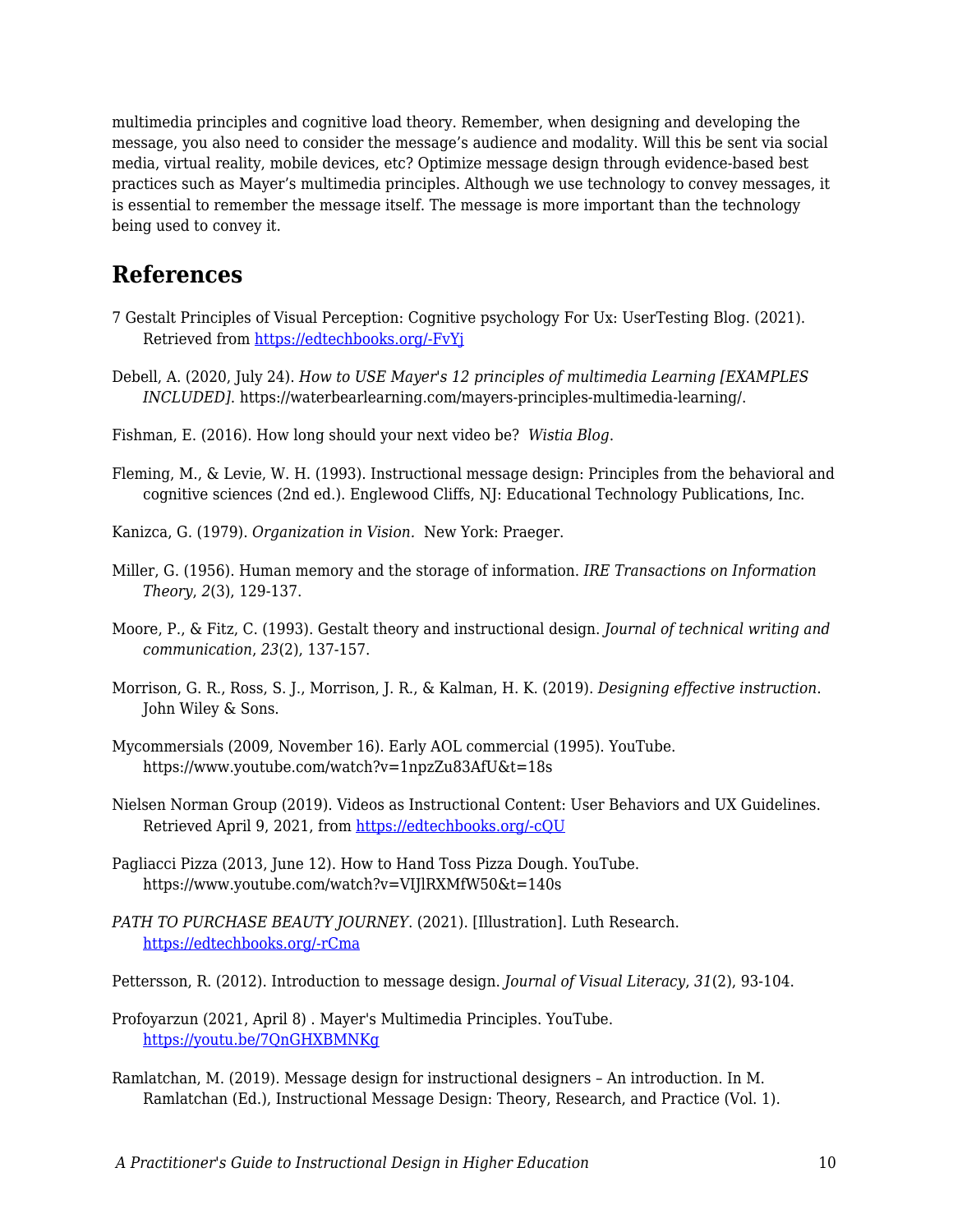Norfolk, VA: Kindle Direct Publishing.

- Rello, L., & Baeza-Yates, R. (2013, October). Good fonts for dyslexia. In *Proceedings of the 15th international ACM SIGACCESS conference on computers and accessibility* (pp. 1-8).
- Sweller, J., Ayres, P., & Kalyuga, S. (2011). Measuring cognitive load. In *Cognitive load theory* (pp. 71-85). Springer, New York, NY.
- Sellnow, D. D., Lane, D., Littlefield, R. S., Sellnow, T. L., Wilson, B., Beauchamp, K., & Venette, S. (2015). A receiver-based approach to effective instructional crisis communication. *Journal of Contingencies and Crisis Management, 23*(3), 149-158. doi:10.1111/1468-5973.12066
- Sellnow, D. D., Lane, D. R., Sellnow, T. L., & Littlefield, R. S. (2017). The IDEA model as a best practice for effective instructional risk and crisis communication. *Communication Studies*, *68*(5), 552-567.
- Sweller, J. (1988). Cognitive load during problem-solving: Effects on learning. *Cognitive science*, *12*(2), 257-285.
- van der Meij, H., & van der Meij, J. (2013). Eight guidelines for the design of instructional videos for software training. *Technical communication*, *60*(3), 205-228.